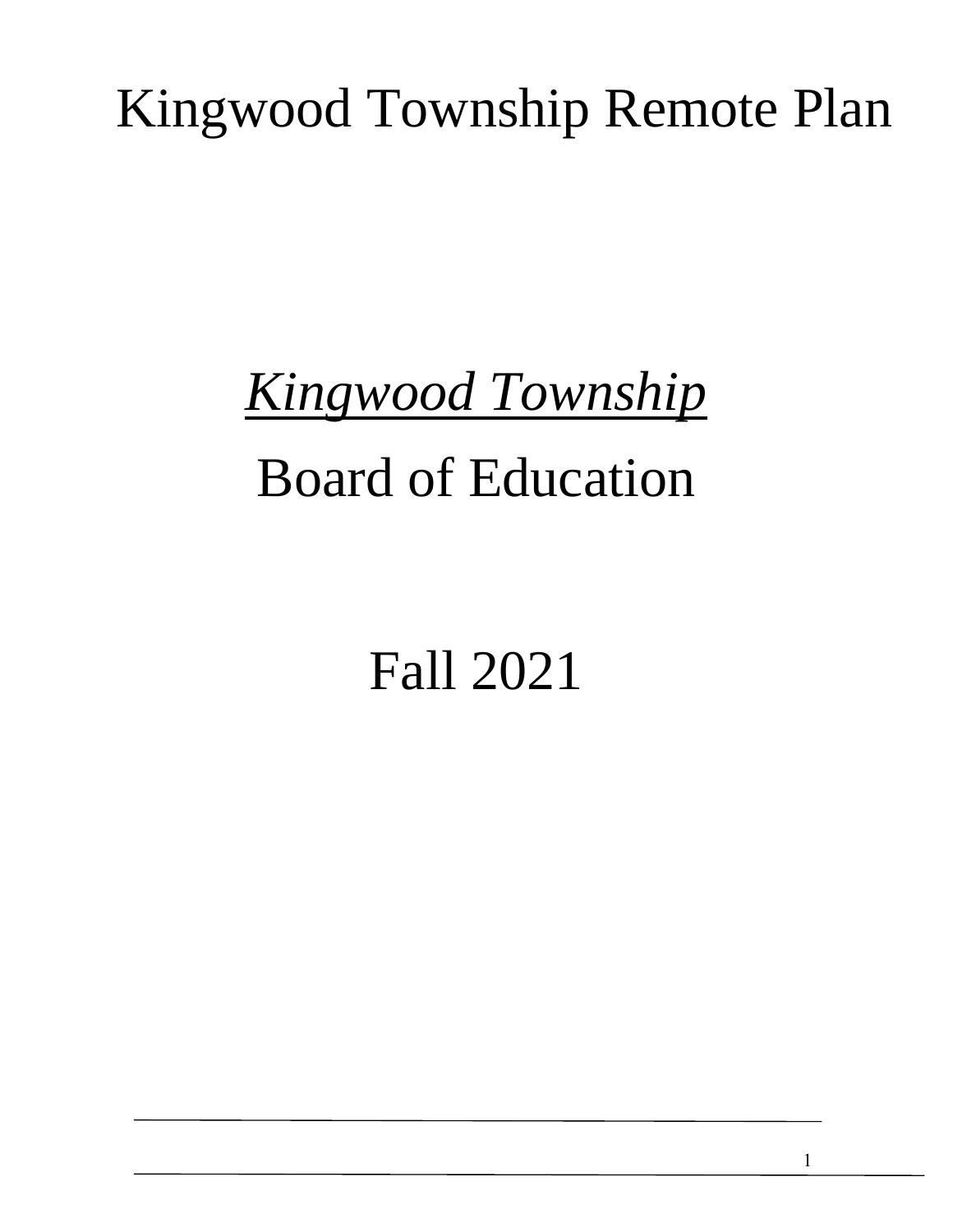The district will strive for social distancing within the classroom to the maximum extent practicable. This will be achieved by ensuring students are seated at least 3 feet apart. If a school in the district is not able to maintain this physical distance, more practicable solutions will be utilized including, turning desks to face the same direction (rather than facing each other).

#### (1) Classrooms

- (a) Classrooms have been assessed for occupancy standards with 3 feet of separation.
- (2) Regardless of social distancing, the current directive is for face coverings. They will be required for students, staff and visitors unless it will inhibit the individual's health.
	- (a) Enforcing the use of face coverings may be impractical for young children or individuals with disabilities. Parents will be encouraged to teach their child to wear a mask.

Virtual learning will continue to be guided by P.L. 2020, c.27 and the school district's updated Emergency Closure School Preparedness Plan if schools are required to deliver instruction through a fully virtual environment during limited periods throughout the school year due to a local or Statewide public health emergency.

- (1) In accordance with N.J.A.C. 6A:32-8.3, a school day shall consist of not less than four hours, except that one continuous session of two and one-half hours may be considered a full day in Kindergarten.
- (2) School district policies for attendance and instructional contact time allows for both synchronous and asynchronous instruction, while ensuring the requirements for a 180-day school year are met.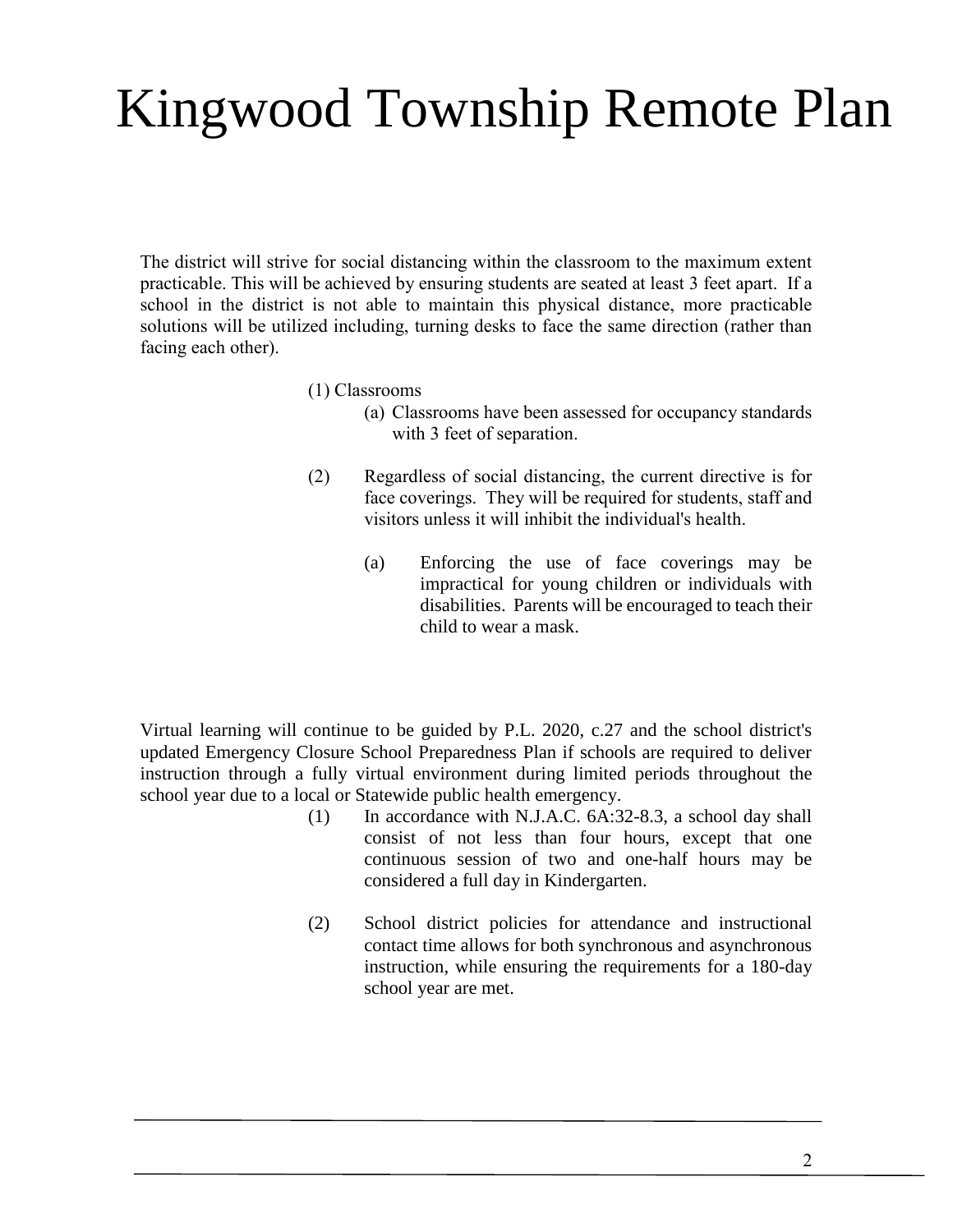The school district will meet the needs of their special populations in alignment with the New Jersey Specific Guidance for Schools and Districts regarding student accommodations.

- (1) For special education and ELL students, the Board of Education will provide educators with professional development to best utilize the accessibility features and accommodations tools made available through technology- based formats. The school district will continue to ensure students receive individualized supports that meet the requirements of the IEP and 504 Plans.
- (2) For medically fragile staff, virtual instruction is ideal for staff who are at greater risk for the impacts of COVID-19. Accommodations may need to be made for staff with health issues which are exacerbated by viewing content on screens for an extended period.

Educator Roles Related to School Technology Needs

- a. To ensure all staff supporting remote virtual learning are prepared to provide or support instruction on day one, the district will:
	- (1) Survey teachers and families to determine technology needs/access
	- (2) Provide district one-to-one devices
	- (3) Provide district email addresses and access to online platforms (usernames/passwords)
	- (4) Provide ongoing support with technology to students, teachers, and families.

#### Continuity of Learning

Ensuring the continuity of learning is critically important during this time of great stress for families, educators, and students. The move to a fully virtual learning environment happened quickly and created significant challenges for staff and students, particularly students already considered at-risk prior to the pandemic. School officials will work closely with their stakeholders to ensure decisions are made collaboratively and transparently and prioritize safely returning students who are in need of in-person instruction. This may include, but is not limited to, students with disabilities, English language learners (ELL), homeless youth, and low-income students.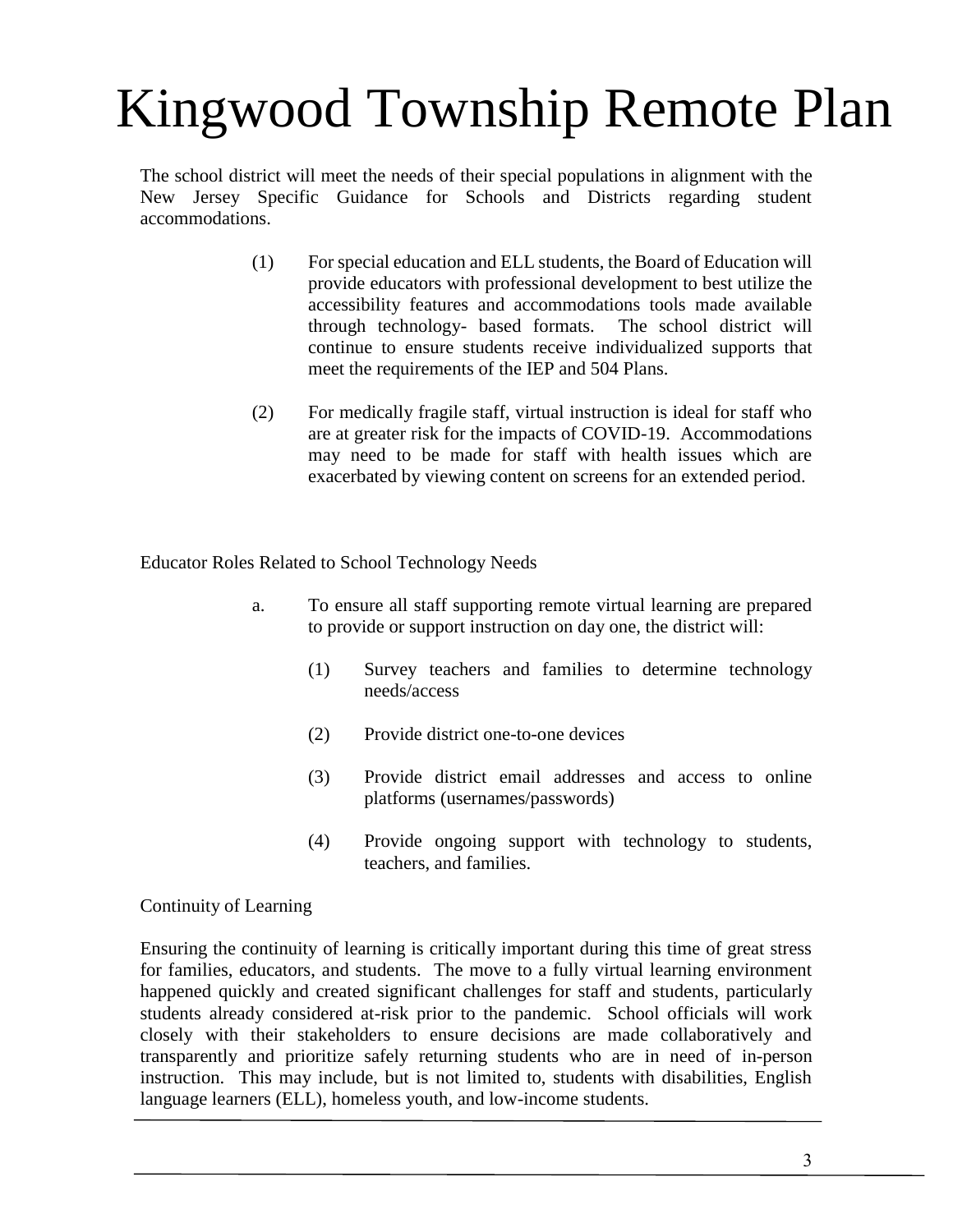Curriculum, instruction, assessment, professional learning, and career and technical education (CTE) are all constructs that can be adjusted to serve as levers for equity.

Except where otherwise indicated, the provisions and elements of this section are "additional considerations" that may help districts in considering ways to adhere to the "anticipated minimum standards".

- 1. Ensuring the Delivery of Special Education and Related Services to Students with Disabilities
	- a. Consistent with guidance from the United States Department of Education, school districts must continue to meet their obligations under the Federal Individuals with Disabilities Education Act (IDEA) and the New Jersey State special education regulations for students with disabilities to the greatest extent possible.
	- b. In accordance with the Extended School Year (ESY) Guidance issued by the NJDOE, student IEPs that currently included ESY services will be implemented to the greatest extent possible during the COVID-19 pandemic.
	- c. The NJDOE recommends that schools districts consider the following when addressing the education of students with disabilities:
		- (1) The district will review the needs of medically fragile students and students with physical or health impairments who may require accommodations and modifications as part of a 504 Plan.
		- (2) IEP teams will review student data/student progress to determine whether critical skills were lost during the period in which remote instruction was being provided to students and determine the need for additional services to address learning loss.
		- (3) IEP teams will consider the impact of missed services on student progress towards meeting IEP goals and objectives, and determine if additional or compensatory services are needed to address regression and recoupment of skills within a reasonable length of time.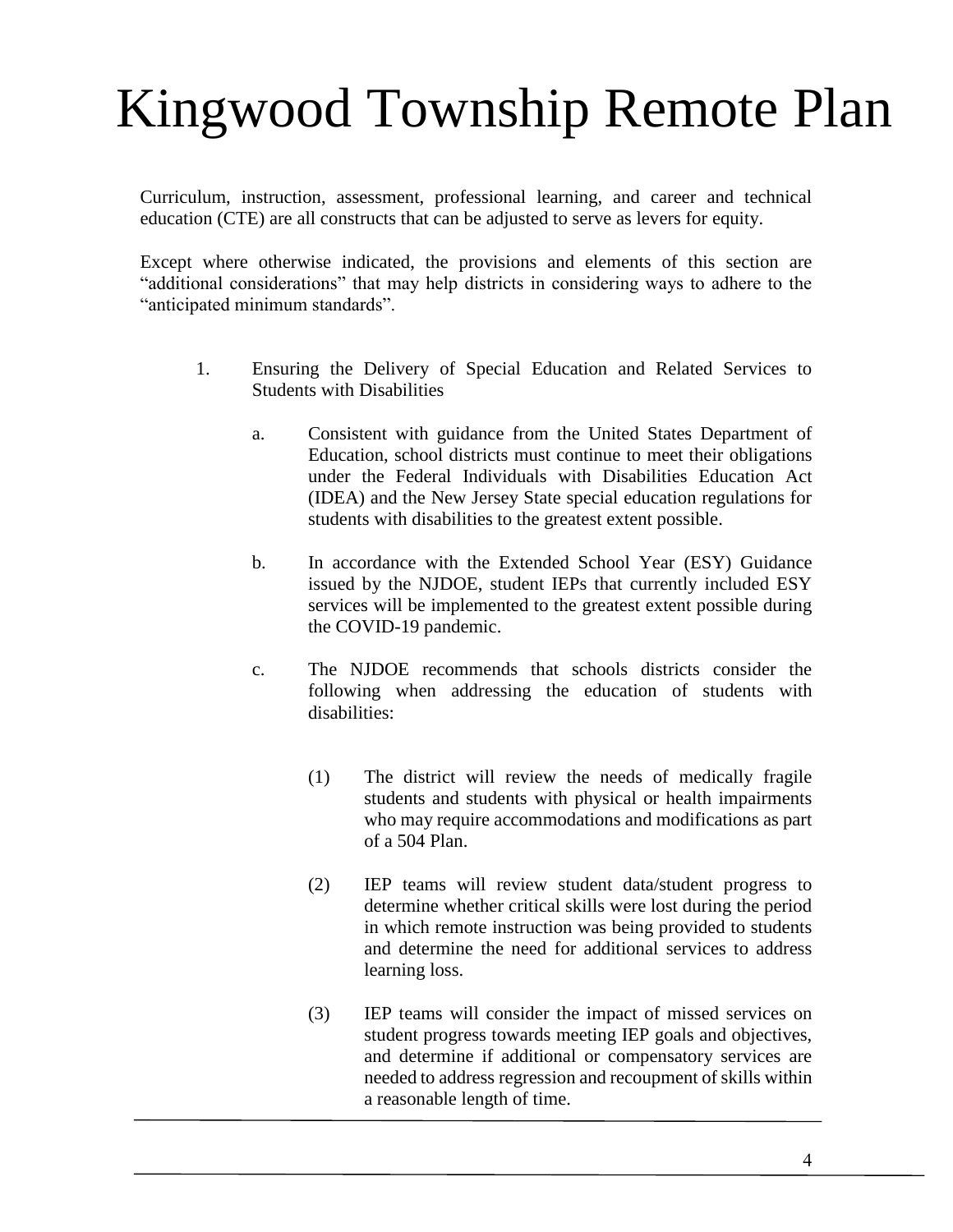- (4) The district will develop procedures to complete overdue and/or incomplete evaluations to determine eligibility for special education services.
- (5) The district will provide clear communication to the parents of the procedures for student referrals and evaluations to determine the eligibility for special education and related services or a 504 Plan as required by Federal and State law.
- 2. Technology and Connectivity
	- a. The district is working to ensure that every student has access to a device and internet connectivity. The district will prioritize the provisions of technology, or alternatively, in-person instruction, to students that are otherwise without access.
	- b. The district will conduct Google surveys to assess the needs of teachers/students for home connectivity for remote virtual learning.
		- (1) The district will address all connectivity issues with necessary families to discuss alternate options for connectivity through hotspots or paper instruction.
	- c. All students will be assigned a Chromebook or iPad that can be taken home for remote virtual learning.
		- (1) Students that are new to the district or do not have a school issued device will be notified of the time and date such devices will be available for pick up at the school
	- d. All teachers will be assigned a laptop that can be used in school or at home for remote virtual learning.
	- e. Training will be continually offered for teachers and staff for new and existing technologies that support both in-person and online instruction.
	- f. Google Apps for Education will be utilized by both students and staff, allowing the district to monitor classroom activities and log in information.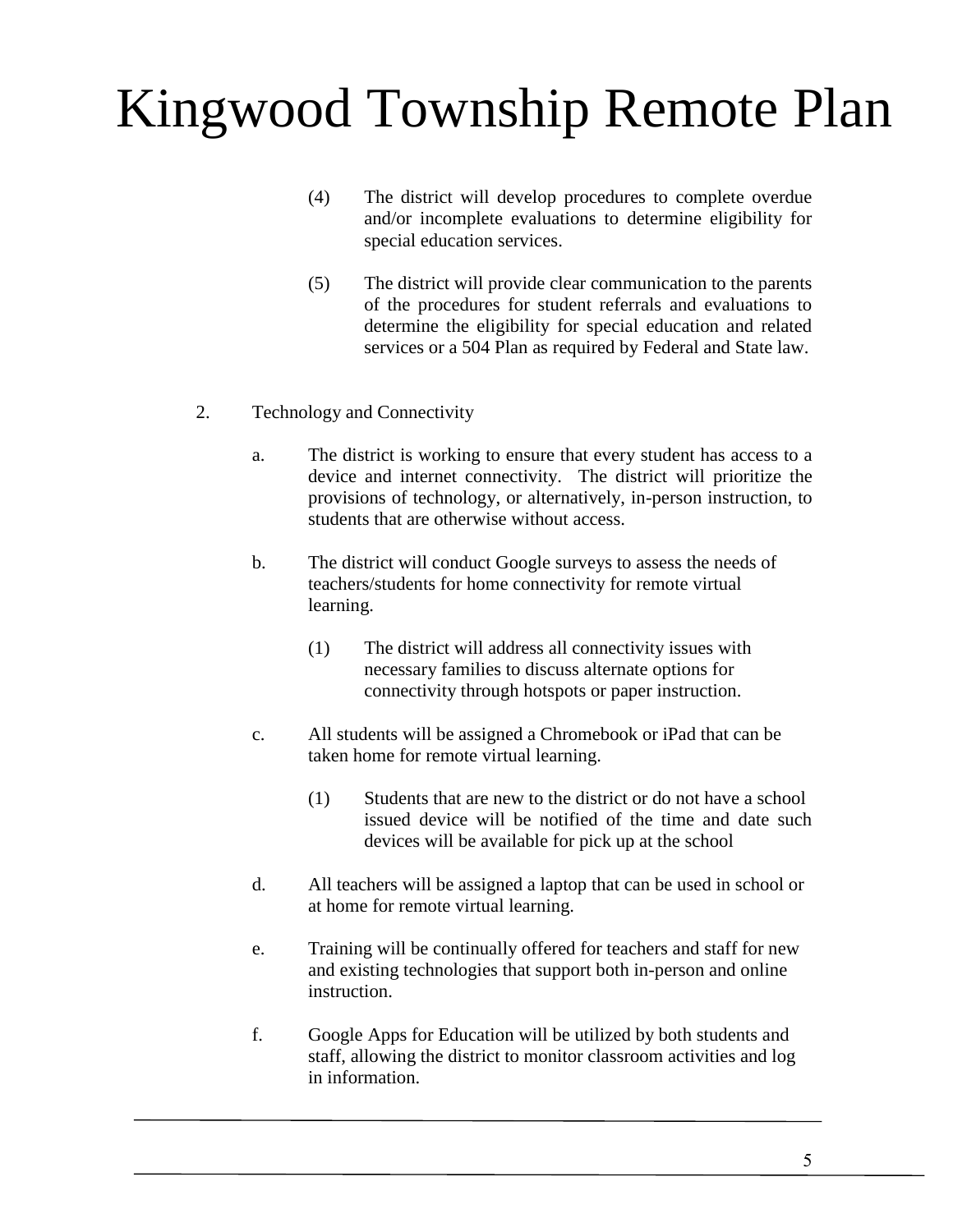- g. Any technology problems (staff or student) that may arise will be supported through the technology department. The technology department will provide troubleshooting, tutorials and remote assistance to assist with any issues.
- 3. Curriculum, Instruction, and Assessment
	- a. In planning curriculum, instruction, and assessment for reopening, school officials must focus on building staff capacity to deliver highly effective instruction in hybrid environments as well as preparing them to address any learning gaps that might prevent students from meeting grade-level New Jersey Student Learning Standards (NJSLS).
	- b. School officials should develop a Plan that is innovative, cultivates a clear sense of shared purpose and goals, encourages collaboration among educators, and fosters an effective partnership approach with students' family members and caregivers.
	- c. Virtual Learning Environment
		- (1) Curriculum
			- (a) Educators will be tasked not only with delivering curriculum, but also structuring the curriculum to account for the loss of learning that may have resulted from the extended school building closures.
			- (b) To accelerate students' progress during the upcoming school year, administrators and educators will be tasked with identifying what unfinished learning needs to be addressed.
			- (c) Accelerated learning focuses on providing students with grade-level materials, tasks, and assignments along with the appropriate supports necessary to fill the most critical gaps in learning. Accelerated learning seeks to help educators utilize classroom time as efficiently as possible.